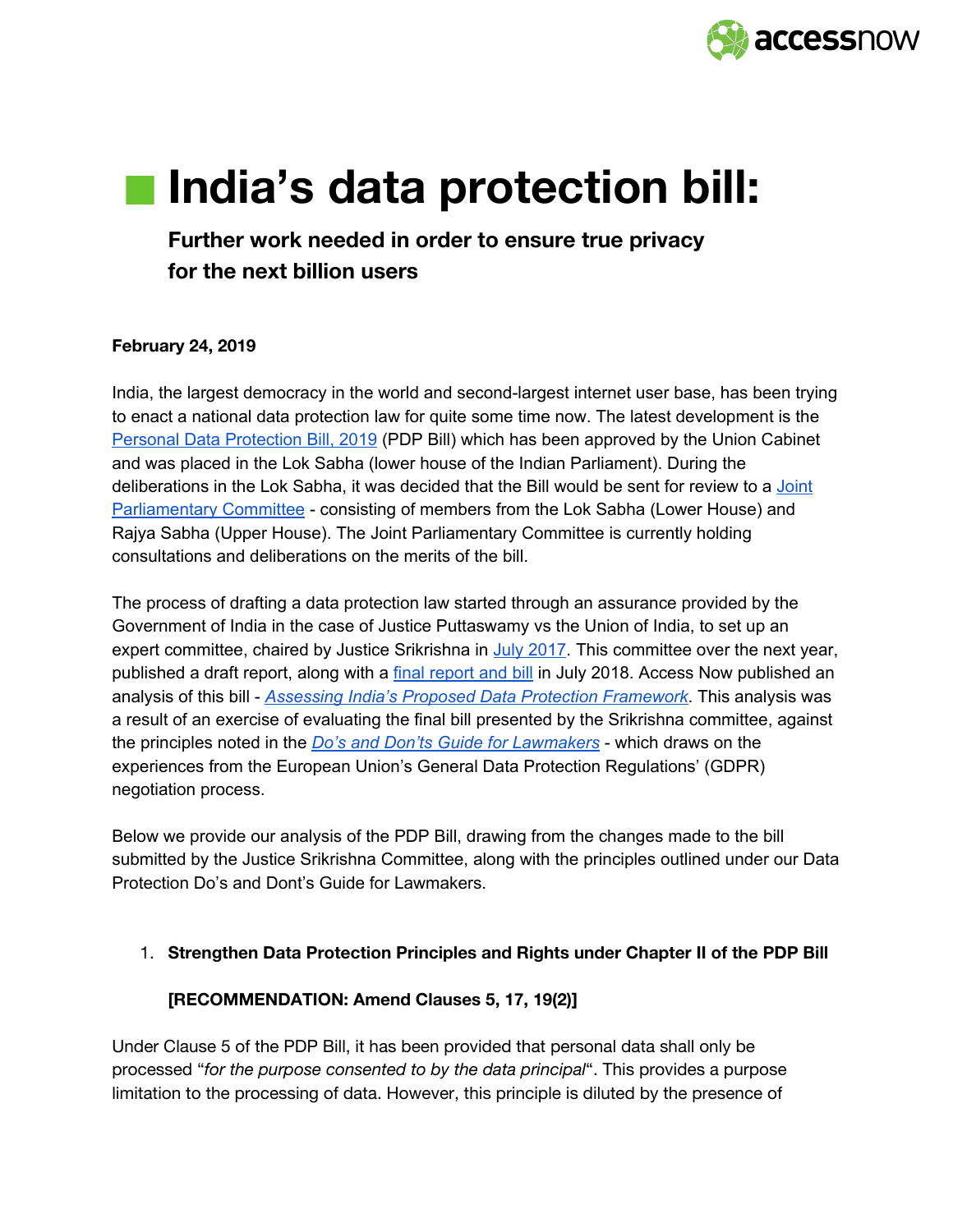

language - "*which the data principal would reasonably expect that such personal data shall be used for, having regard to the purpose, and in the context and circumstances in which the personal data was collected*". These allowances dilute the principle of purpose limitation and are ambiguous in nature.

The PDP Bill does provide some user rights, including the rights to confirmation and access, the right to correction and erasure, and the right to data portability. The right to erasure has been added from the previous iteration of the PDP Bill, and is a welcome step.

The right to information is diluted under the last version of the PDP Bill; it is limited to a "brief summary" of the personal data being processed and the processing activities. Further, it does not entitle users with the right to an explanation as provided to the users under the EU's GDPR and also the UK Data Protection Act, 2018. The right to explanation is crucial for accountability and transparency in the use of algorithms to make decisions in our lives.

The right to data portability is an important right provided to the data principal under the PDP Bill. However, under Clause 19(2)(a), an exemption for the exercise of this right has been provided in relation to processing "*necessary for functions of the State*". This exception provides very broad language and may effectively ensure that the State, as a data fiduciary, is not required to provide the right to data portability to data principals.

# 2. **Limit exemptions for processing of personal data without the consent of the data principal provided under Chapter III of the PDP Bill**

## **[RECOMMENDATION: Amend Clauses 12, 13, 14]**

The PDP Bill provides concerning and broad limitations to the exercise of prior consent by the data principal for the processing of data. Under Clause 12, the state is authorised to process personal data for "the exercise of any function of the state" without the consent of the individual. The provision is vague and overbroad, and it gives the government an absolute power over citizens' data and rights. It is imperative that data protection principles apply to the state as well as to private actors. Further, the processing of personal data to comply with any law, order, or judgment of courts or tribunals, is allowed without the need for the consent of the data principal. These provisions are particularly harmful, given that the broad language allows legislatures and executive offices across the breadth of India's federal polity to undermine the comprehensive aim of a national data protection law by allowing state authorities citing general laws (including those that might have established them as a statutory body) to override data protection provisions. Further, in addition to the exemptions above, Clause 12(f) provides an exception wherein processing of personal data may be done without any consent of the users, in case of "breakdown of public order". Such broad, undefined language, especially in the background of deployment of mass facial recognition and other technologies, creates concern, and may lead to the mass surveillance of users. The aim of this legislation is to establish users' protection and it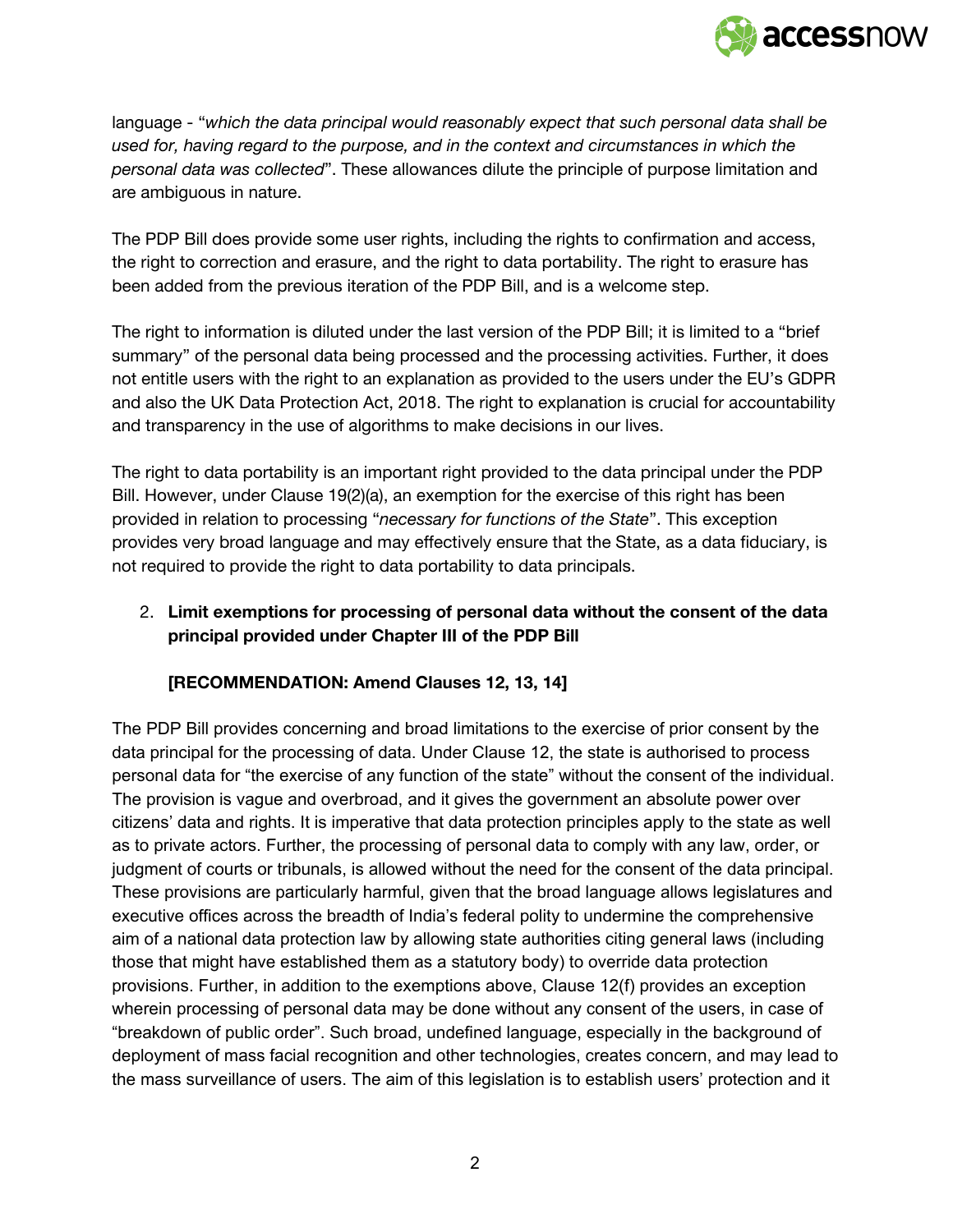

should not be turned as a tool to justify the deployment of techniques and technologies that enable surveillance.

Clause 14 allows an exception where personal data may be processed without consent for "reasonable purposes". This phrase is vague and gives latitude for violating the data rights of citizens. The presence of an illustrative list of "reasonable purposes" is concerning as it seeks to include "credit scoring", "recovery of debt", etc., already indicating that "reasonable" commercial interests could trump rights-protecting data protection measures.

The PDP Bill also entitles employers with overbroad rights in relation to their employees, reinforcing an already imbalanced power relationship in favor of the employers. Clause 13 of the PDP Bill allows employers to process the personal data of their employees for purposes related to employment, including recruitment, termination, and assessment of the employee, without the need for consent. These rights are overbroad and unnecessary, and subjugate an employee's rights to those of the employer. An employment relationship does not lead to the cessation of fundamental rights of an employee. Such a provision is not present in the GDPR, UK Data Protection Act 2018, and other comparative legislation.

## 3. **Strengthen the provisions regarding reporting of data breaches by data fiduciaries**

# **[RECOMMENDATION: Amend Clause 25]**

Clause 25 of the PDP Bill provides for a legal requirement for data fiduciaries to inform the Data Protection Authority (Authority) of breaches of personal data. In case of data breaches, the data fiduciary has to notify the Authority regarding the breach, where such breach is likely to cause harm to any data principal. The notification sent to the Authority is supposed to include details on the nature of personal data, number of data principals affected, possible consequences, and measures being taken by the data fiduciary. Further, informing the data principal about the breach depends on the discretion of the Authority. Upon receipt of the notification, the Authority is authorised to determine whether such breach should be reported by the data fiduciary to the data principal or not. In addition, the Authority may direct the data fiduciary to take appropriate remedial action. The Authority may, under its discretion, post the details of the personal data breach on its own website. However, the entitlement of discretionary powers provided to the Authority could weaken the data breach prevention and notification mechanism — the users must have the right to always be notified so that they know when their information has been breached in order to take steps to remedy any possible harms.

Data fiduciaries may in fact often wish to quickly inform users of data breach incidents impacting them; the current text prevents them from doing so until the Authority has allowed them to do that, adding an unnecessary step - user reporting should instead by the default. Effective data breach reporting also serves a key national cybersecurity need, allowing those involved in cybersecurity roles to be made aware of intrusions triggering data breach and the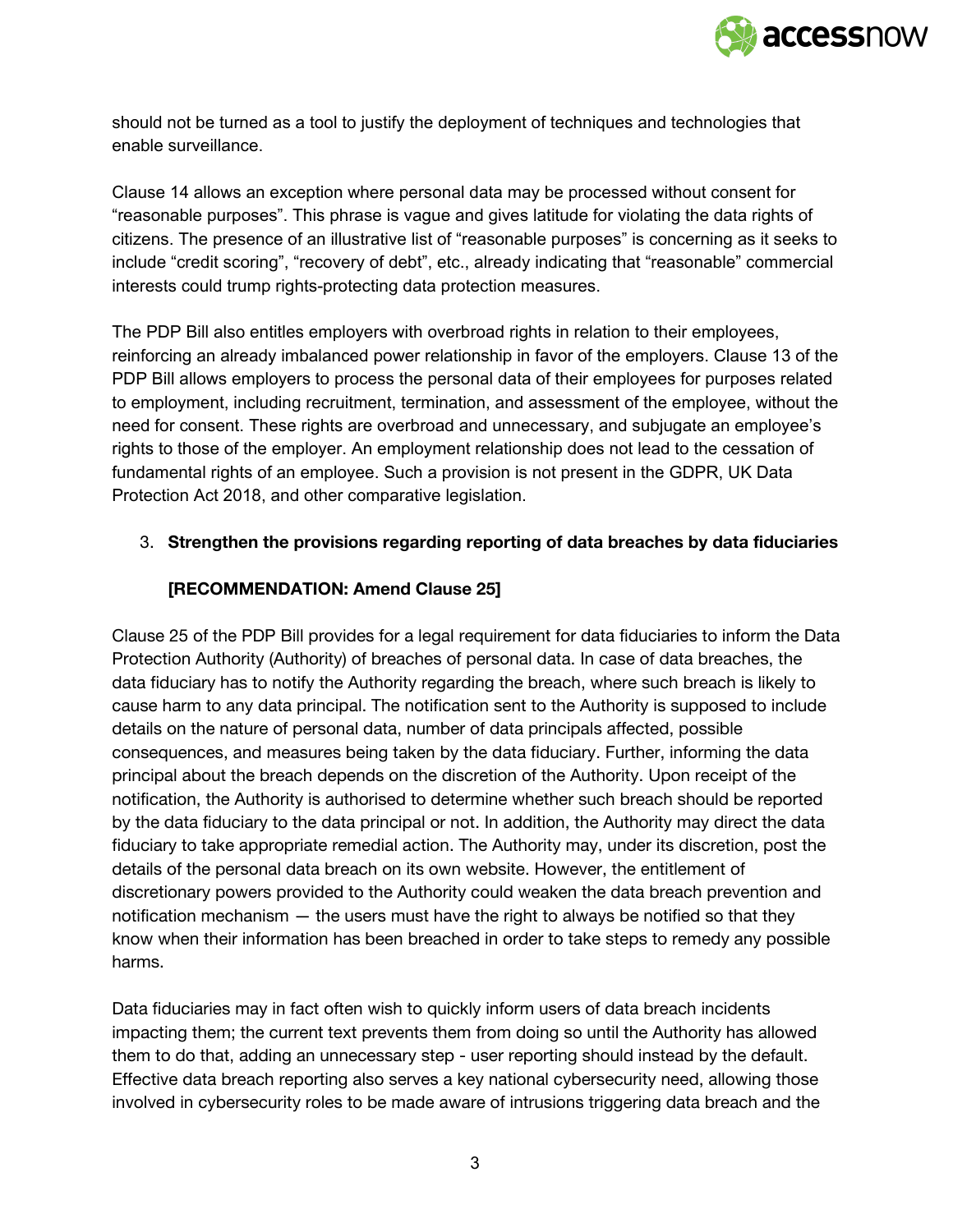

scale of such incidents. Additionally, in case such information is only disclosed to the Authority, the Authority must make public the criteria for its assessment of severity of the harm to the user of a data breach and such criteria must include a human rights impact assessment.

4. **Reduce risk of mass surveillance and other privacy harms by establishing limitations to power of central government to issue exemptions under Chapter VIII of the Bill**

## **[RECOMMENDATION: Delete Clause 35; Amend Clause 36, 37]**

In addition to the exemptions provided for the processing of data without the consent of the data principal, Clause 35 of the PDP Bill provides broad provisions under which the government can exempt its own departments from the very application of the law itself. These exemptions are too vague and dangerously broad. As noted by many experts, there is a need for the tightening and evolution of Indian statutory law overseeing the processing, including collection and use of data by government agencies - including those engaged in law enforcement matters and other areas of internal security and intelligence. The absence of comprehensive surveillance law reform provides the State with wide access powers over the information of citizens of India, and thus puts their informational privacy under threat.This contradicts the spirit and aim of the PDP Bill.

Government agencies - including those responsible for carrying out security, foreign relations, law enforcement, and other state functions - must be clearly identified, notified, and bound by the provisions of the Bill. An extraordinary carve-out power that can be used by the Central Government with no parliamentary oversight and accountability would undermine core pillars of the PDP Bill and the effective and rights-respecting functioning of the privacy legal framework in India as a whole.

Additionally, other clauses in this chapter confer other wide powers to the Central Government, undermining the role of the Authority as the independent regulator. We recommend amending Clauses 36 and 37 to better protect privacy of data principals, including requiring the Data Protection Authority to be in charge of deciding the exemption of certain data processors abroad, instead of the Central Government.

# 5. **Establish a strong and independent data protection authority, and appellate tribunal**

## **[RECOMMENDATION: Amend Clauses 42, 43, 62, 63, 64, 66, 79, 86]**

No comprehensive data protection framework can be effective without a dynamic and powerful enforcement mechanism. A powerful enforcement mechanism includes the creation of an independent data protection authority. Clause 41 of the PDP Bill seeks to establish and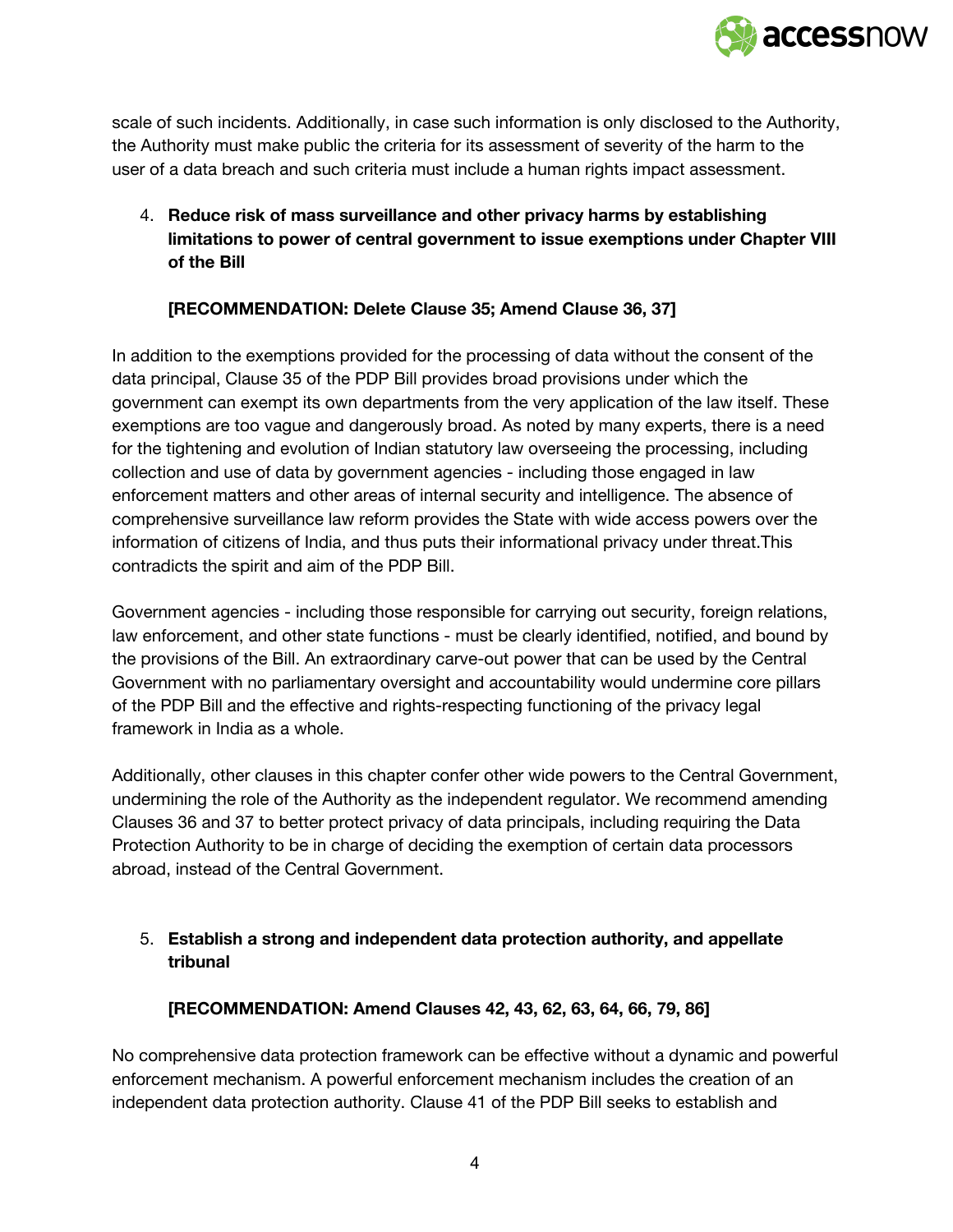

incorporate a data protection authority for the purposes of the PDP Bill, which will be known as the Data Protection Authority of India.

As per the current text of the PDP Bill, the chairperson and the members of the Authority shall be decided by a committee of six members, consisting solely of members within the executive branch of the State. The criteria for membership provided under the PDP Bill is vague, and given that the appointments are made by the government, there is a possibility of a pro-government bias creeping into the Authority - at the same time as it is expected that cases involving government departments and agencies will form a large part of the Authority's docket of complaints and decisions. In India, the government may soon be the biggest processor of data. This proposed nomination process raises concerns regarding the independence of the Authority and requires considerable improvement; the government's modifications of the original text proposed by the Srikrishna Committee has actually weakened the independence of the Authority. The current text of Clause 42 proposes a selection committee that is completely controlled by the Central Government, with no independent members or other forms of checks and balances. Clause 43 allows the Central Government considerable control over the salaries and other terms of service of the Authority's chairperson and members, without even a guarantee that these will not be modified to their detriment during their tenure which allows to use of this as a threat to intimidate the Authority and weaken its independence.

Additionally, it seems that of members of the Authority could be easily re-employed by the private sector or the government. It has been noted many times in India that limitations on revolving doors t help in creating an unbiased regulator, as observed in the original text of the Telecom Regulatory Authority of India Act, 1997.

There also continues to be significant issues with the defining the role of "adjudicatory officers", which the PDP Bill proposes would hear, inquire, and decide on all complaints and penalties under the law. While the current text makes the role of "inquiry officers" clearer (namely, that all questions about data and reporting by data fiduciaries will be handled by specific inquiry officers appointed by the Authority), the relationship between the "inquiry officers" and "adjudicatory officers" remains unclear.

More troubling is the current language about the appointment and control of those who act as adjudicating officers; this is left to the Central Government and not the Authority, essentially creating a situation where the Authority's effectiveness and independence is greatly curtailed. Additionally, the current language on penalties and the budgetary powers of the Authority requirements amendments. It currently does not allow the Authority to retain money from the penalties it levies, and instead makes it rely solely on Central Government budgetary allocations; this could impact the Authority's independence. That is further exacerbated by the wide powers given to the Central Government to issue directions to the Authority under Clause 86, leaving aside the additional general power includes there that the Authority will be bound by directions on questions of policy by the Central Government.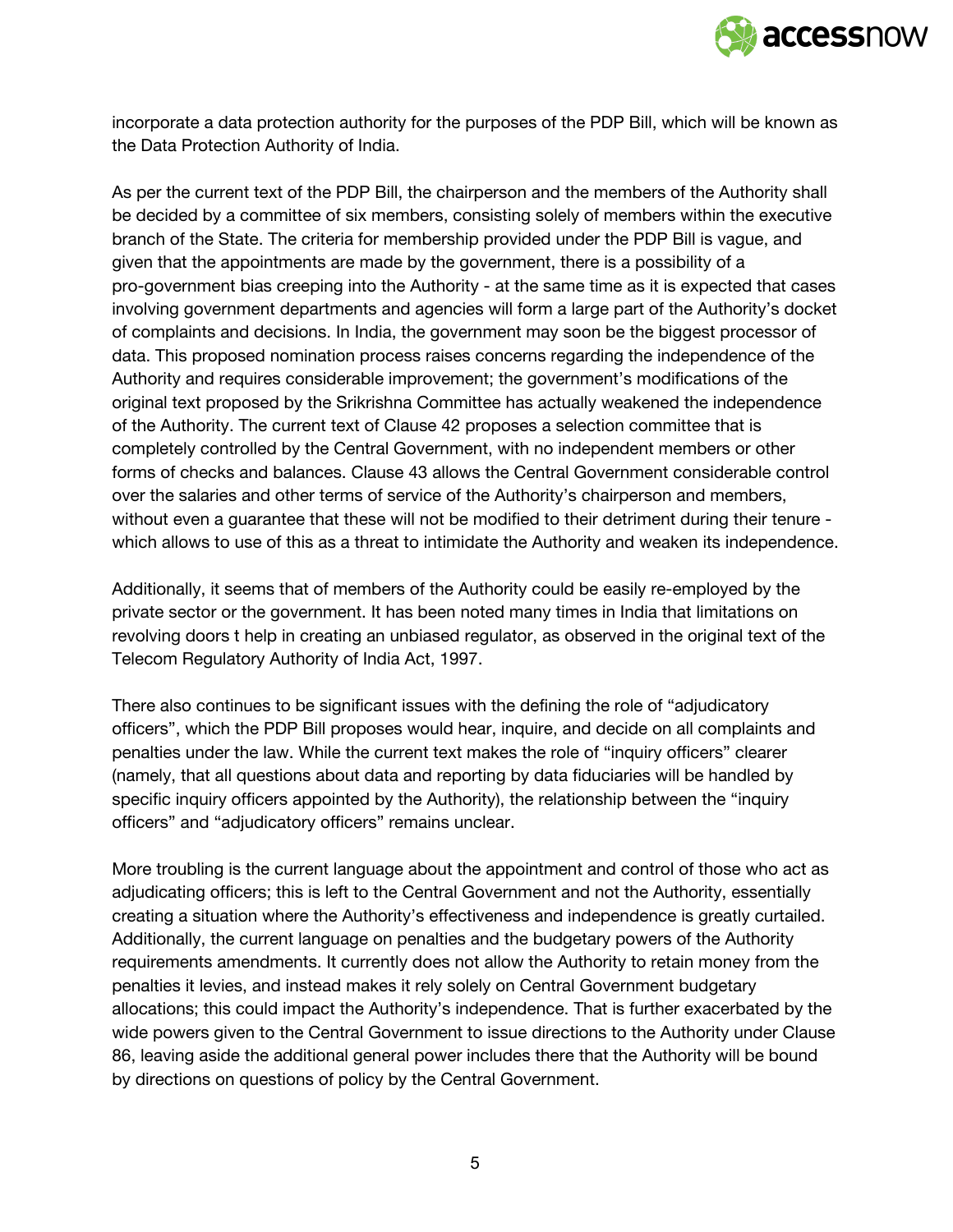

Further work is also needed on ensuring the independence of the proposed appellate tribunal, to which one would go in appeal on any of the directions, findings, or penalties of the Authority. We recommend amendments to Clauses 67, 68, and 70 in order to ensure the independent functioning of the appellate tribunal. Currently, the Central Government is left in charge of its establishment, control over the terms of service of its members, and near complete discretion over the staff that would work for the tribunal.

### 6. **Reduce exemptions in relation to "non-personal data"**

## [**RECOMMENDATION: Delete Clause 91]**

It is both peculiar and concerning to observe that while the PDP Bill envisages only personal data within its ambit, there are specific exemptions and provisions provided in relation to non-personal data. While "non-personal data" has not been defined comprehensively within the PDP Bill, the Central Government has been given the right to direct any data fiduciary to provide anonymised data or non-personal data for the purpose of policy making and targeting of delivery of services in Clause 91. These are broad exemptions provided in relation to this subset of data which has not been defined. It may lead to wide interpretation of powers by the government, resulting in the possibility of exposure and breach of personal data of users, limitation of rights and other privacy harms. The reference to government policies on the digital economy that do not impact personal data is out of place and confusing in a law that is meant to explicitly govern the collection and use of personal data.

# **7. Revise provisions on the transfer of sensitive personal data and critical personal data outside India**

#### **[RECOMMENDATION: Amend Clauses 33, 34]**

The PDP Bill troublingly seeks to establish a data localisation regime. Clause 33 of the PDP Bill allows for sensitive personal data to be transferred outside India by a data fiduciary provided the requirements of clause 34 are met, but makes it mandatory that such sensitive personal data be continued to be stored in India. The current wording of the clause makes it unclear as to how the data is to be stored while also being allowed to be transferred outside India.

While it is important to safeguard the rights of users and protect their sensitive personal data, the absence of developments in reforming the procedural checks and substantive oversight of data access and interception powers of government authorities in India put data, including sensitive data stored in India at risk as they could be access and misused by public authorities. The Justice Srikrishna Committee report noted that current powers likely fail to meet the standards of constitutionality in Indian law following the further elaboration and strengthening of privacy standards by the Supreme Court of India in its landmark 2017 judgment in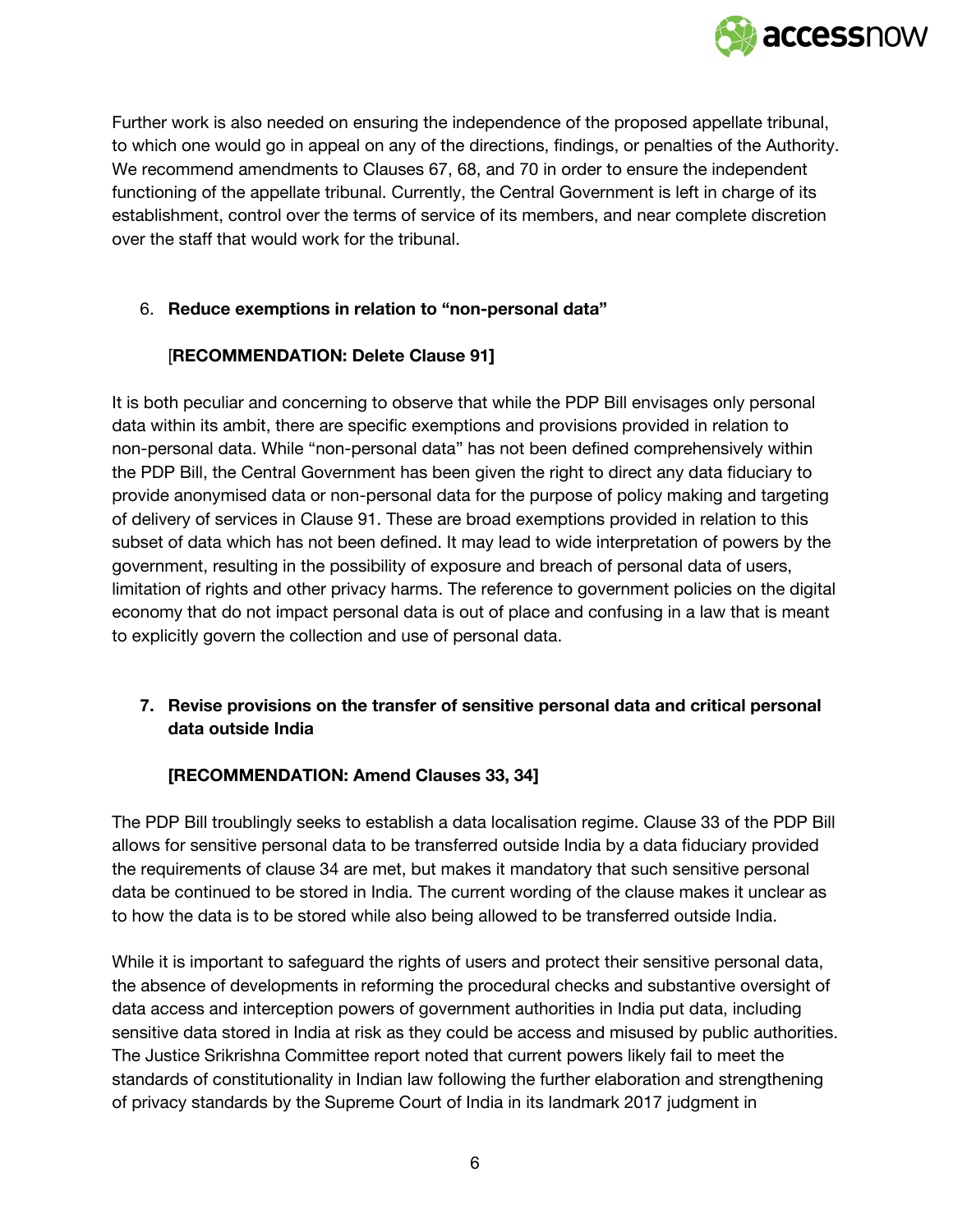

*Puttaswamy* v. *Union of India*. Given this context of the lack of sufficient curbs on access to such data by the government in India, this proposed data localisation provision betrays a governmental interest in desiring more control over the data of Indian citizens - not protecting privacy.

Similarly, Clauses 33(2) and 34(2) authorise the central government to mark categories of personal data as "critical personal data". The current text of the PDP Bill (which has changed from the Srikrishna Committee PDP Bill) proposes that such data cannot ordinarily be transferred out of India except in certain emergency cases or only if the Central Government has deemed such transfers to be not prejudice state security or strategic interests - without making any considerations for the data principle interests. No guidance has been provided regarding the criterion for classifying critical personal data, and such decisions have been left at the behest of the Central Government. Once again, such proposals go against the spirit and objective of comprehensive data protection and privacy legislation.

### **8. Delete troubling Right to be Forgotten provision**

### **[RECOMMENDATION: Delete Clause 20]**

A key lesson learnt from the experience of the GDPR and other data protection laws is to not develop a "right to be forgotten". The "right to be forgotten" or the "right to de-list" gives users the right to request that search engines de-list web addresses from results when a search is done using their name. This right is frequently confused with the "right to erasure", which allows the users to delete all personal data in case they have left the service or application. In the EU GDPR, the right to be forgotten was added to the right to erasure, codifying the jurisprudence of the EU Court of Justice in the "Google Spain" case. The right to erasure is one of the most important binding rights to ensure data protection and privacy of the user, and the 2019 version of the PDP Bill improves on the Srikrishna PDP Bill by including clear language on the right to erasure, as we have noted above. However, the current PDP Bill text does include a "right to be forgotten" provision in its current clause 20. The text of this proposed clause does contain the necessary safeguards which would limit the exercise of thisright on a motion to the Authority (and not served directly on the data fiduciary) as well as other requirements of protecting free expression and news reporting. This provision opens avenues for abuse and confusion, in particular since it is not made clear how it relates to the more established right to erasure included as part of clause 18. Additionally, there is the possibility of conflict with the established, landmark Right to Information Act. Clause 20's safeguards propose that a "right to be forgotten" request under the PDP Bill shall only be effectuated pursuant to an order by an adjudication officer, who must consider the rights and interests of the data principal in preventing or restricting the continued disclosure of personal data and ensure that they don't override the right to freedom of speech and expression and the right to information of any citizen. However, under the Indian legal framework, the right to information is a separate right established under a distinct institution. Interactions between the "right to be forgotten" and the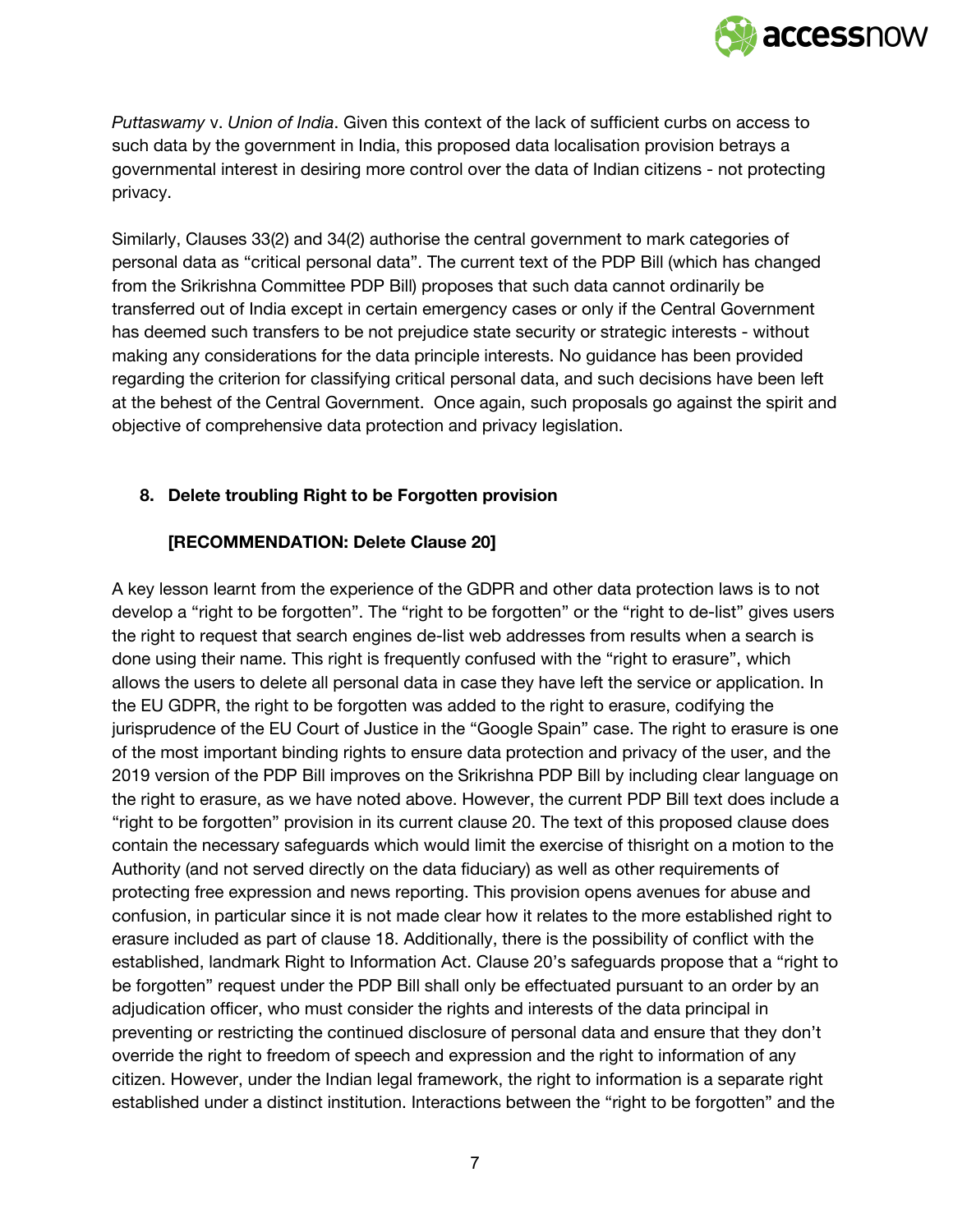

"right to information" must necessarily be decided upon by the authorities under the right to information framework - that is the Central Information Commission and state information commissions established under the RTI Act.

Given the risk created by this provision, we recommend that clause 20 proposing a "right to be forgotten" should be omitted from the PDP Bill.

# **9. Maintainencouraging provisions for protecting Data Security and Data Integrity under Chapter VI of the PDP Bill**

# **[RECOMMENDATION: Keep Clause 22, 24 and 27]**

The PDP Bill takes steps to protect personal data by introducing the principle of "privacy by design" under Clause 22. Clause 22 of the PDP Bill entitles the data fiduciary with the responsibility to implement policies and measures for privacy by design. Privacy by design not only protects data; it also leads to data integrity. This is in line with the EU GDPR principle of data protection by design and default.

Further, Clause 24 of the PDP Bill holds the data fiduciary and the data processor responsible for implementation of appropriate security safeguards for the protection of the data of the user. Specifically, provisions encouraging the data fiduciary to use encryption along with the requirement for periodic reviews of such steps would help in creating an ecosystem of data security and integrity for the user.

Under Clause 27 of the PDP Bill, data fiduciaries have the responsibility of making data protection impact assessments from time to time, especially when new technologies are introduced, or they use sensitive data, or carry out large-scale profiling. This is a positive measure. Furthermore, steps related to establishing transparency in data processing (under 23 of the PDP Bill) holds the data fiduciary responsible to notify the data principal of important operations in personal data processing. The PDP Bill also makes it mandatory for data fiduciaries to appoint a Data Protection Officer in order to ensure transparency and accountability measures. This person is also responsible for providing assistance to, and cooperating with, the Authority, and to act as the point of contact for the data principal for the purpose of raising grievances to the data fiduciary.

These three provisions are interconnected and would positively impact the development of a sustainable data economy in India. We appreciate the drafting of the PDP and recommend maintaining this language.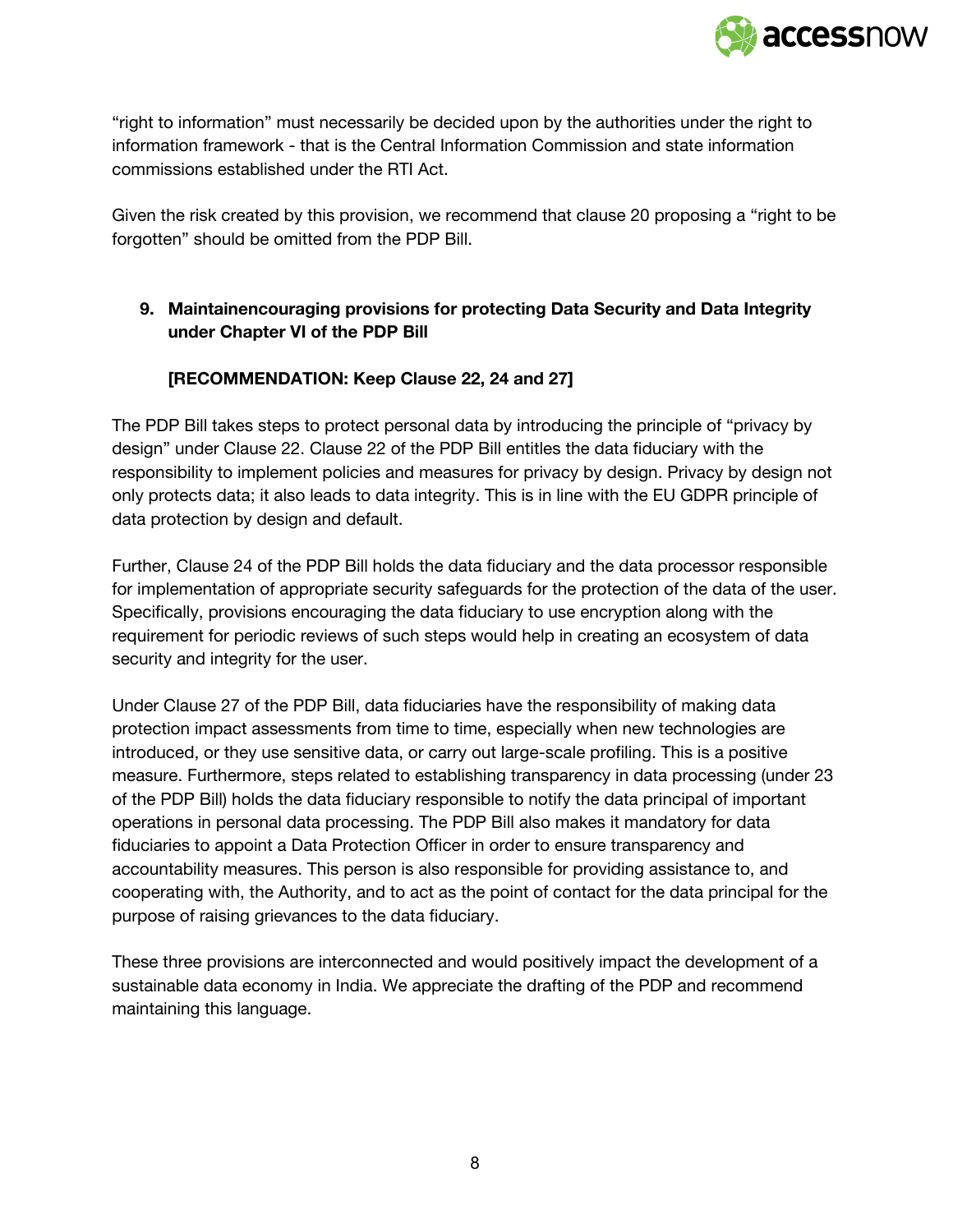

#### **10. Remove references to consent managers as an agent of the data principal**

#### **[RECOMMENDATION: Amend Clause 19, 21 and 23]**

Under Clause 23 of the PDP Bill, a new stakeholder is introduced called the "consent manager". It appears that the role of a consent manager is to act as an agent of a data principal in being able to exercise their rights with respect to other data fiduciaries. There is a lack of clarity on the role, and regulation of consent managers. It is essential that some data fiduciaries are not privileged over other data fiduciaries, and opportunity is given to public interest organisations too also serve the interests of data principals. Such rules on the use of consent managers would be premature and could affect the development of future technologies.

We recommend that relevant clauses 19, 21, and 23 are amended to either drop consent managers from the current framework, or provide adequate regulatory oversight over such actors, while allowing public interest representatives acting on behalf of data principles space in the ecosystem.

#### **11. Remove proposals for sand boxes for AI and other purposes under Clause 40**

#### **[RECOMMENDATION: Remove Clause 40]**

India is currently at a nascent stage of development of data protection and privacy principles. Introduction of regulatory sandboxes open up a variety of concerns and avenues for abuse. We recommend that Clause 40 be currently removed, and inclusive consultations must start on this process. After such a process, a comprehensive regulatory proposal for sandboxes could be explored at a later date.

Internationally, it has been reiterated that there is an obligation upon states to protect human rights in the context of AI. The Toronto [Declaration](https://www.accessnow.org/cms/assets/uploads/2018/08/The-Toronto-Declaration_ENG_08-2018.pdf) on human rights obligations in the context of [machine](https://www.accessnow.org/cms/assets/uploads/2018/08/The-Toronto-Declaration_ENG_08-2018.pdf) learning includes the principle of "Holding private sector actors to account". It states that:

"*States should put in place regulation compliant with human rights law for oversight of the use of machine learning by the private sector in contexts that present risk of discriminatory or other rights-harming outcomes, recognising technical standards may be complementary to regulation. In addition, non-discrimination, data protection, privacy and other areas of law at national and regional levels may expand upon and reinforce international human rights obligations applicable to machine learning.*"